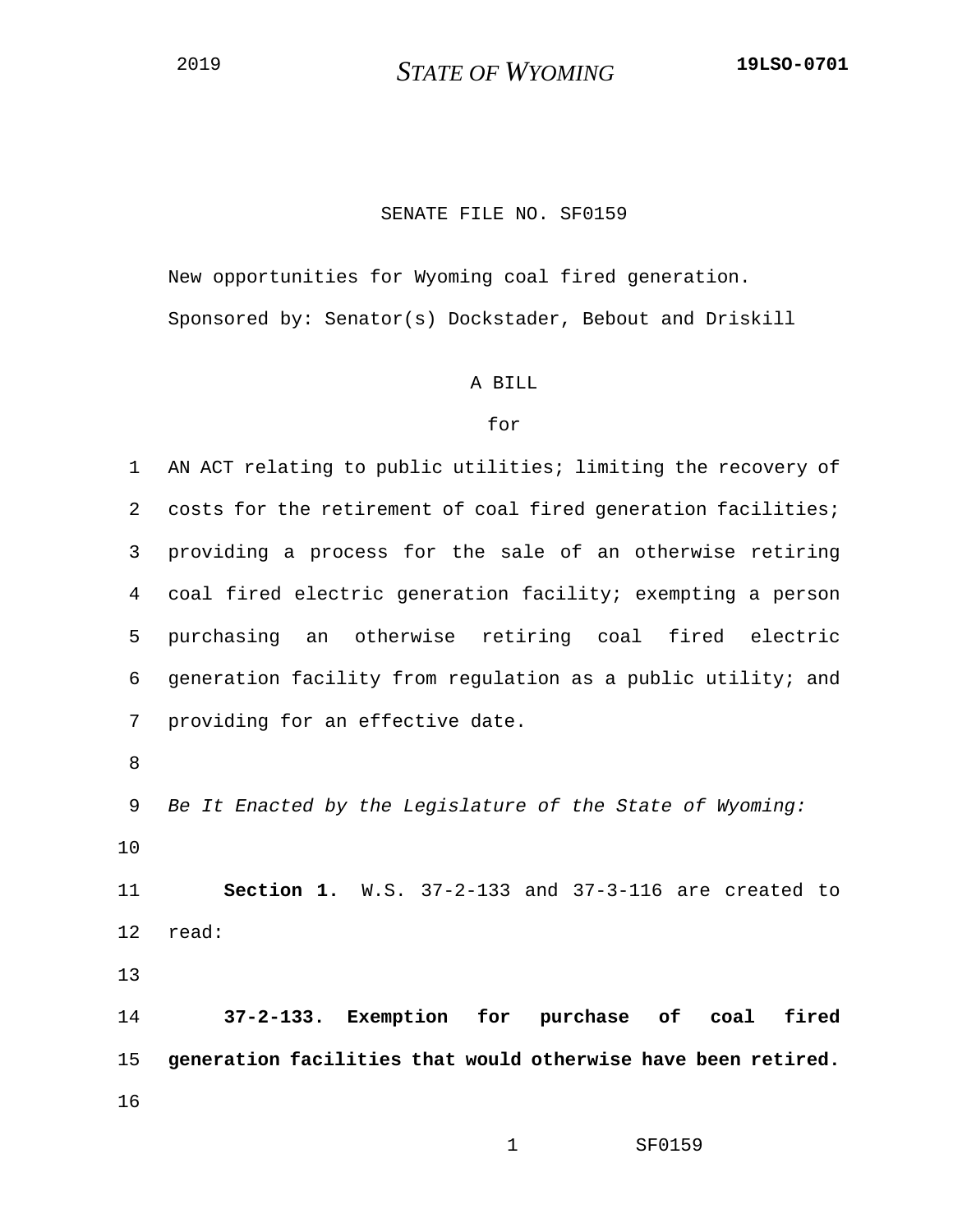1 (a) Except as otherwise provided in this section, the 2 provisions of this chapter and chapters 1 and 3 of this title 3 shall not apply to a person who is not a public utility and 4 who contracts to purchase an otherwise retiring coal fired 5 electric generation facility from a public utility under W.S. 6 37-3-116. Except as otherwise provided in this section, the 7 provisions of this chapter and chapters 1 and 3 of this title 8 shall not apply to a person who is not a public utility and 9 who contracts to purchase an otherwise retiring coal fired 10 electric generation facility from a public utility under W.S. 11 37-3-116 and who further contracts to sell electric 12 generation services from that facility to a retail customer 13 of a public utility, provided that the retail purchaser of 14 the electric generation services remains a customer of a 15 public utility for purposes of obtaining backup service. As 16 used in this section, "backup service" means an electric 17 service provided by a public utility that replaces 18 electricity ordinarily generated by the person who purchased 19 an otherwise retiring coal fired electric generation facility 20 under W.S. 37-3-116. Backup service provided to a person who 21 also purchases electric generation and associated 22 transmission service from a person who purchased an otherwise 23 retiring coal fired electric generation facility under W.S.

2 SF0159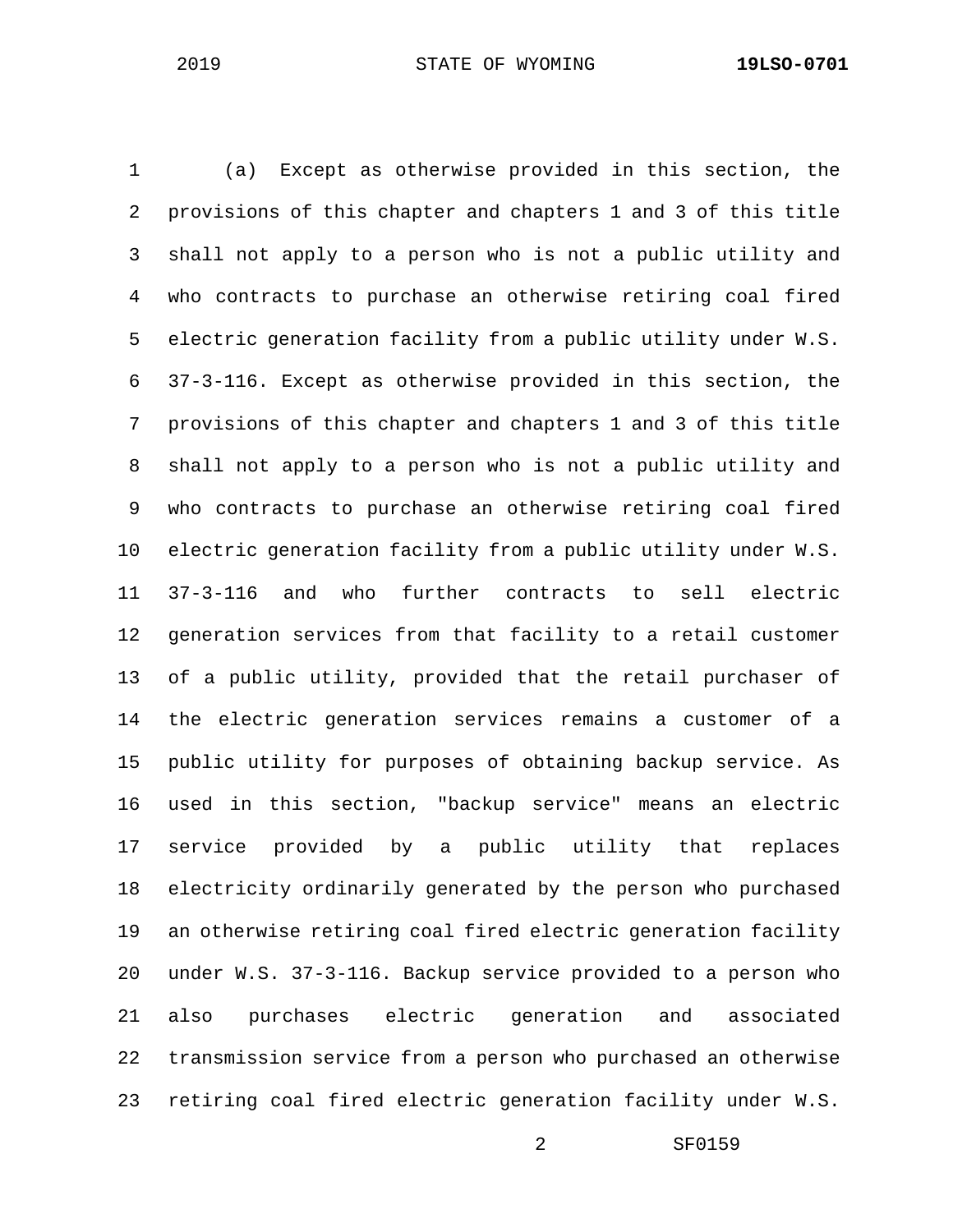1 37-3-116 shall not include charges for transmission service 2 to the extent the person who purchased an otherwise retiring 3 coal fired electric generation facility under W.S. 37-3-116 4 already pays the public utility for transmission service to 5 deliver electricity to that customer. 6 7 (b) The person who is selling electric generation and 8 associated transmission services to a retail customer of a 9 public utility through a contract entered into under this 10 section shall not be subject to regulation as a public utility 11 under this chapter and chapters 1 and 3 of this title except 12 that: 13

14 (i) The person who is selling electric generation 15 and associated transmission services through a contract 16 entered into under this section to a retail customer shall 17 file a copy of any such contract with the public service 18 commission in a manner consistent with W.S. 37-3-111; and 19

20 (ii) The intrastate retail revenues received by 21 any person who is selling electric generation and associated 22 transmission services through a contract entered into under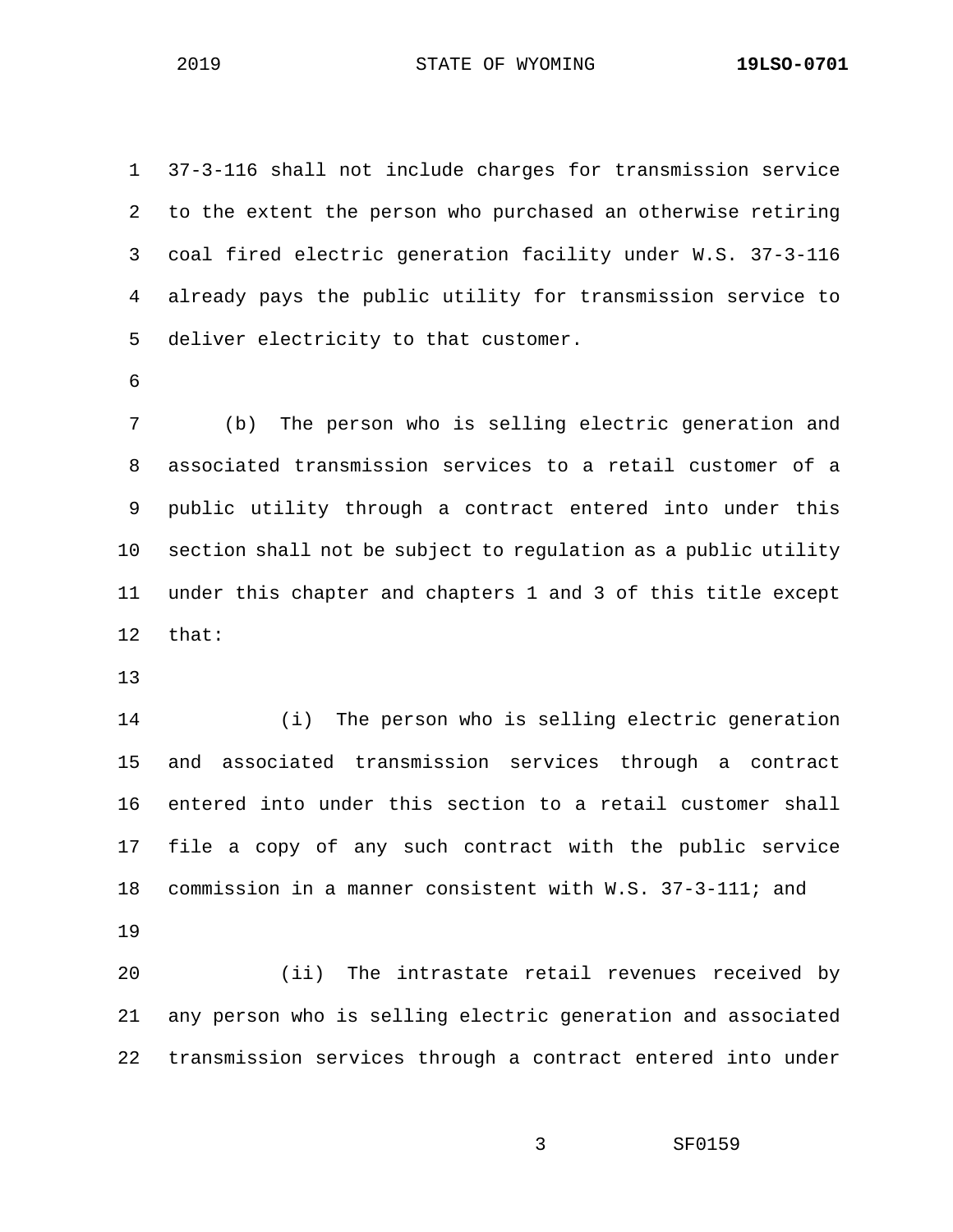1 this section shall be subject to the uniform assessment 2 provisions of W.S. 37-2-106, 37-2-107, 37-2-108 and 37-2-109. 3

4 **37-3-116. Limitation for recovery of costs associated**  5 **with electric generation built to replace retiring coal fired**  6 **generation facility.**

7

8 (a) Notwithstanding any other provision of this 9 chapter, the rates charged by an electric public utility shall 10 not include any recovery of or earnings on the capital costs 11 associated with new electric generation facilities built, in 12 whole or in part, to replace the electricity generated from 13 one (1) or more coal fired generating units or plants located 14 in Wyoming and retired on or after January 1, 2022, unless 15 the commission has determined that the public utility that 16 owned the retired coal fired electric generation facility 17 made a good faith effort to sell the facility to another 18 person prior to its retirement and that the public utility 19 received no reasonable offer to purchase the facility.

20

21 (b) In determining whether the public utility made a 22 good faith effort to sell the retired coal fired electric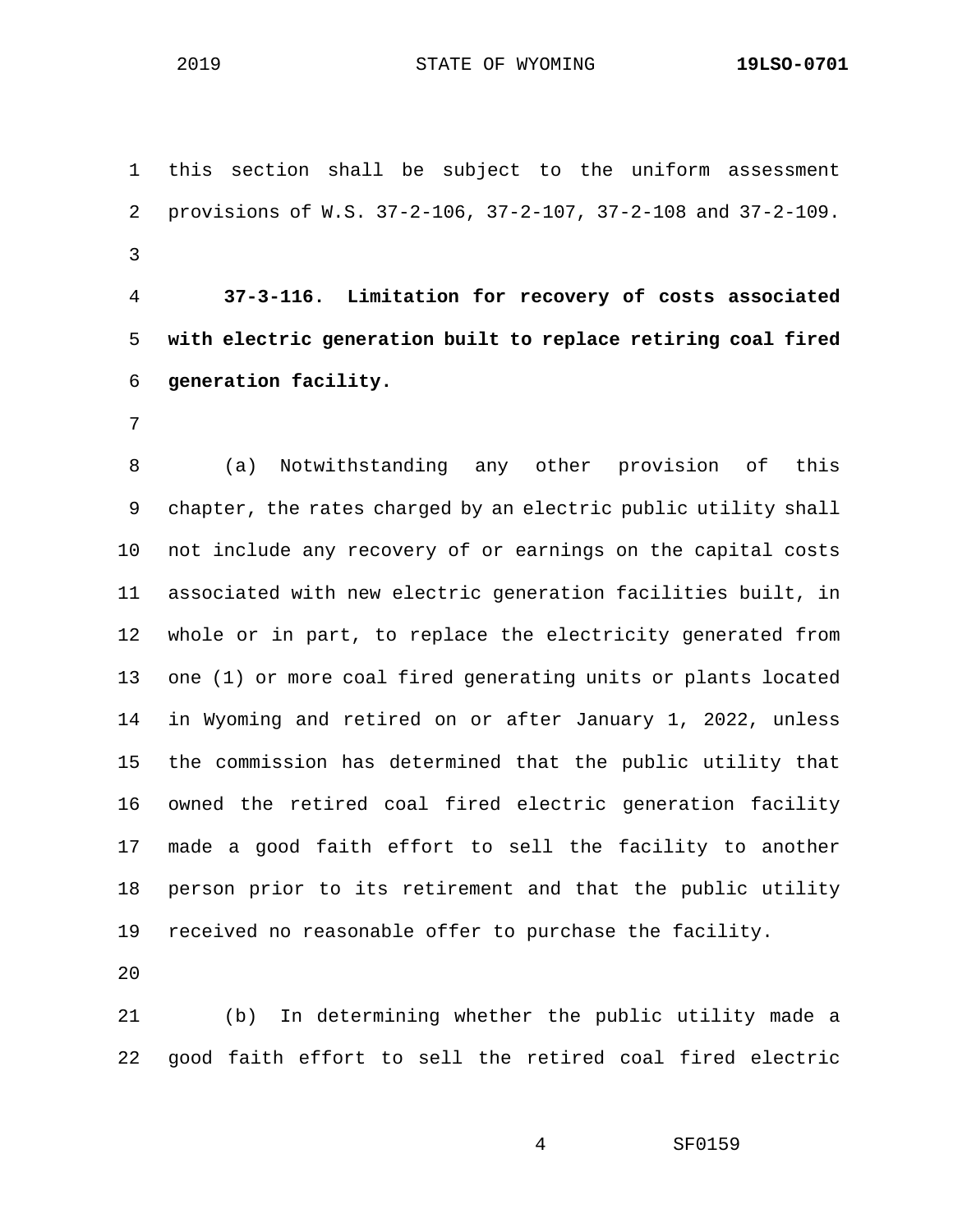1 generation facility under this section the commission shall 2 consider: 3 4 (i) Whether the public utility provided sufficient 5 time prior to the facility's retirement for potential 6 purchasers to evaluate purchasing the facility; 7 8 (ii) Whether the public utility used reasonable 9 efforts to make potential purchasers aware of the opportunity 10 to purchase the facility; and 11 12 (iii) Whether the public utility reasonably 13 evaluated any offers received by the public utility for the 14 purchase of the facility. 15 16 (c) In determining whether an offer to purchase a coal 17 fired electric generation facility under this section was 18 reasonable the commission shall consider: 19 20 (i) Whether accepting the offer to purchase the 21 retired facility would have reduced costs to the public 22 utility's customers as compared to retiring the facility; 23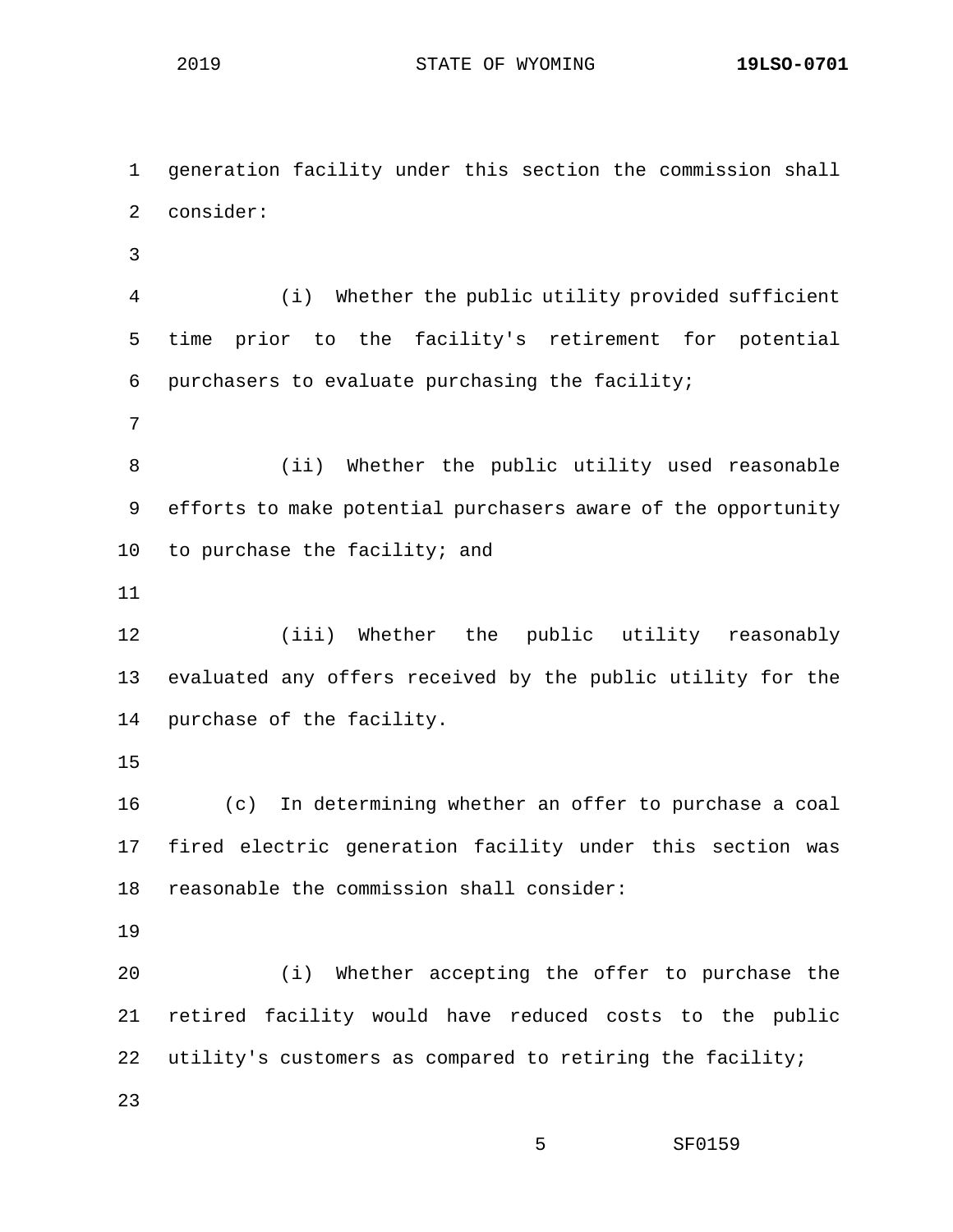1 (ii) Whether accepting the offer to purchase the 2 retired facility would have reduced risks to the public 3 utility's customers as compared to retiring the facility 4 including any diminished environmental remediation risks; and 5 6 (iii) Whether accepting the offer to purchase the 7 retired facility would have been in the public interest. 8 9 (d) In determining whether an offer to purchase the 10 retired electric generation facility was reasonable the 11 commission shall not consider any impacts to the public

12 utility associated with potential lost revenues from the sale 13 of electric generation to customers who could have elected to 14 purchase power from the person purchasing the electric 15 generation facility under W.S. 37-2-133.

16

17 (e) Upon application by a public utility, the 18 commission may approve procedures for the solicitation and 19 review of offers to purchase an otherwise retiring electric 20 generation facility in advance of a proposed retirement. If 21 the public utility follows the procedures approved by the 22 commission to solicit and review offers to purchase an 23 otherwise retiring electric generation facility under this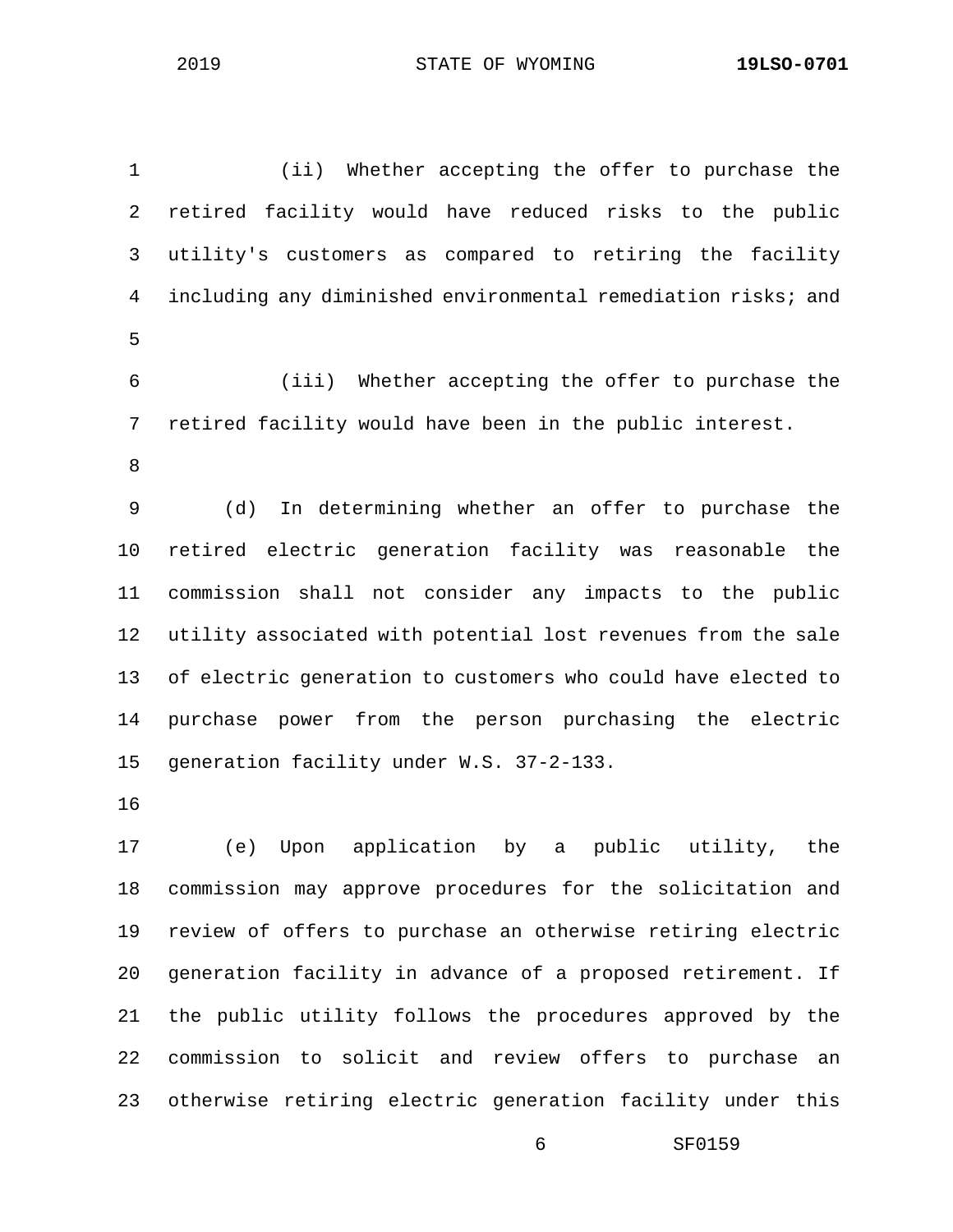2019 STATE OF WYOMING **19LSO-0701**

1 subsection, there shall be no limitation under this section 2 for recovery of costs or earnings associated with electric 3 generation built to replace a retired coal fired electric 4 generation facility. 5 6 (f) Any agreement between a public utility and another 7 person for the sale of an otherwise retiring coal fired 8 electric generation facility shall be approved by the 9 commission. In reviewing the agreement the commission shall 10 consider: 11 12 (i) Whether the proposed purchaser has, or has 13 contracted for, financial, technical and managerial abilities 14 sufficient to reasonably operate and maintain the facility; 15 16 (ii) Whether the proposed purchaser has, or has 17 contracted for, financial, technical and managerial abilities 18 sufficient to reasonably decommission and retire the facility 19 if and to the extent the facility is decommissioned and 20 retired; 21 22 (iii) Whether the proposed purchaser has, or has 23 contracted for, financial, technical and managerial abilities